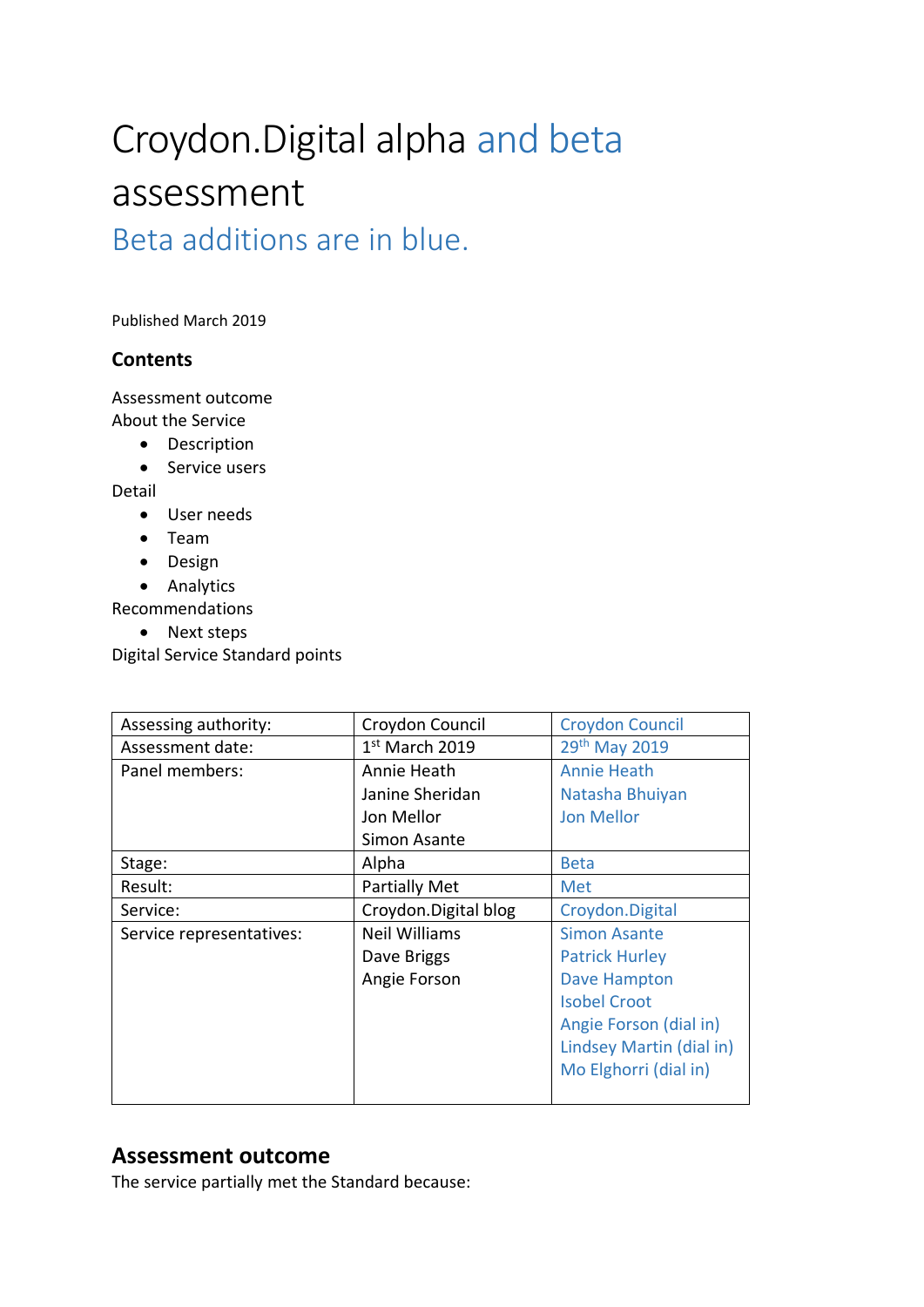- The service used existing knowledge and experience to deliver a tried and tested service
- The service iterated effectively to deliver a MVP against a tight deadline, with the intention to continue iterating to improve the service
- Despite not working in an Agile environment, the team used basic Agile methods to deliver the MVP.

| Main strengths:  | The service being rolled out is a tried and tested one, delivered by         |  |
|------------------|------------------------------------------------------------------------------|--|
|                  | a team of people experienced in providing this type of service.              |  |
| Main weaknesses: | Short timescale for implementation was led by an upcoming event,             |  |
|                  | which determined the level of adherence to the service standard<br>possible. |  |
|                  |                                                                              |  |
|                  | Service developed mainly based on the experience of the team but             |  |
|                  | not always tested.                                                           |  |

# **About the service**

## **Description**

Neil Williams was recruited in October as the new Chief Digital Officer for Croydon Council. An expectation was set at the outset that part of the role was to have a strong community facing element and to lead the council to do more with the tech community of Croydon.

The creation of a new blog, as a shared platform for the tech community of Croydon, was a natural first step to making this happening. An event at which the Chief Digital Officer was presenting was identified as the appropriate launch opportunity, and therefore determined the timescale in which the alpha was to be delivered.

### **Service Users**

Key users were identified at the Croydon tech community (digital business), national and worldwide government bodies who can provide validation and feedback on what we are doing at Croydon, the Croydon Digital Service team, internal Croydon staff, prospective employees and suppliers.

# **Detail**

### **User needs**

The service identified the blog as a quick win tool for fostering culture change within the Croydon Digital Services team and Croydon's tech community. As the service was using a tried and tested platform for the blog, there were existing design systems and tooling that could be used. The service team had gathered user requirements through informal conversations and feedback with the identified users rather than through formal user research carried out for the purpose of the blog. There was a recognition from the outset that this version is an alpha and will need to be changed – part of which will require more extensive user research to test the assumptions and knowledge gathered for the alpha.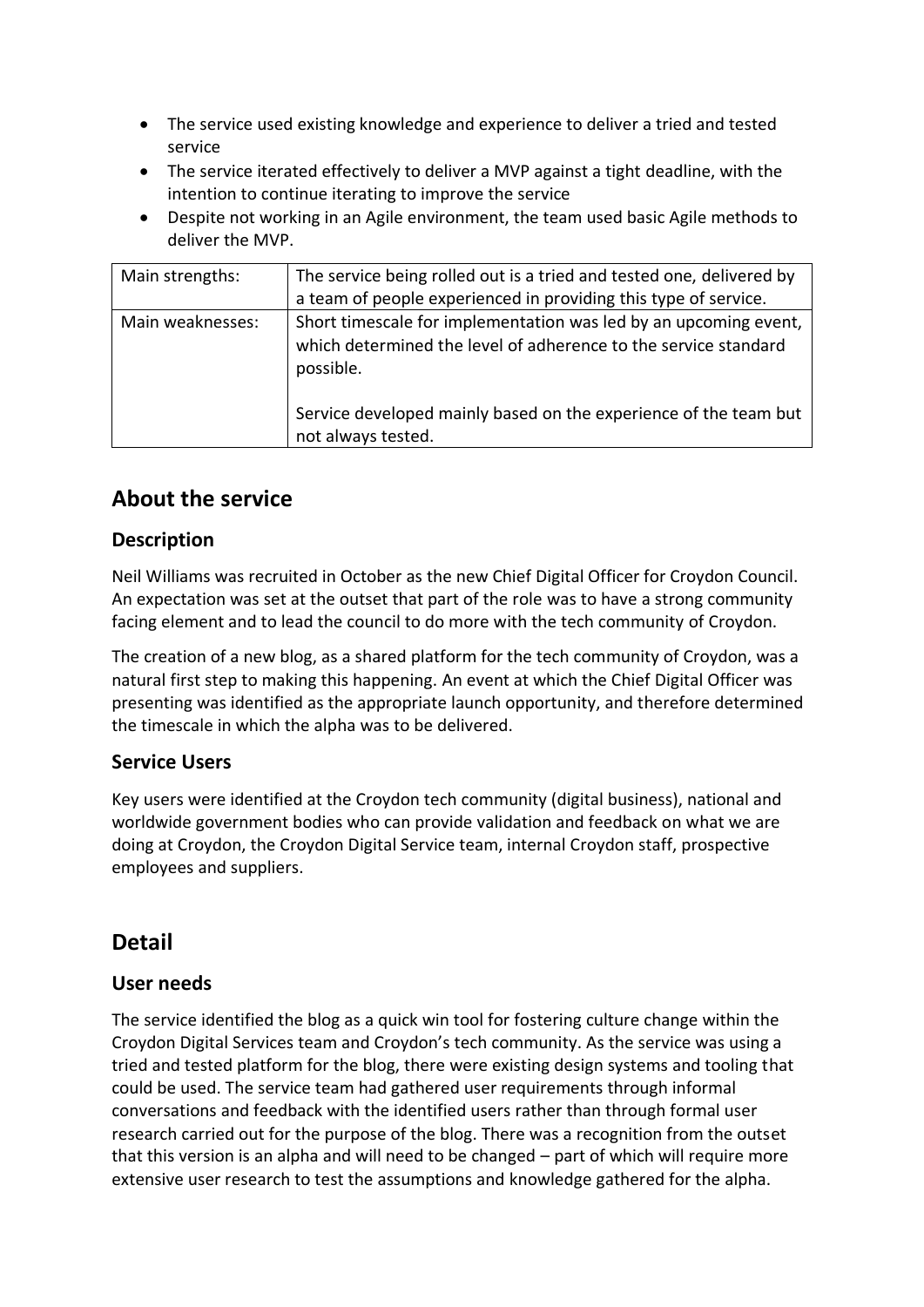The team are gathering feedback from users and feeding this into a backlog for the beta.

## **Team**

To ensure a suitably skilled multidisciplinary team was in place and able to deliver the alpha to a tight deadline, existing staff took on the responsibilities required. The panel were impressed with the team's ability to deliver quickly and adapt to the roles for this project whilst continuing with the business as usual roles, which differ.

Roles which were not filled were a user researcher and data analyst, and the product manager role was light touch. The team recognised these gaps and a conscious decision was made to develop the alpha without these skills, acknowledging their need when developing the beta.

Some members of the team were not based in Croydon at the time and Trello was used effectively to facilitate the work. Use of the Trello board also enabled the members to feel as a "team" despite not being a dedicated team for this purpose.

A structured Agile method with formal ceremonies was not used, however the Agile knowledge of the team members meant techniques were applied. User stories were defined, a backlog used to prioritise based on the benefits to the user community, and MVP was identified and an iterative process used. The current alpha is the fifth iteration.

## **Design**

The team had experience in developing and delivering blogs previously and used this knowledge to develop the alpha. The blog has been based on the GDS blog with tested design patterns and an interim content designer was used to improve on the patterns.

The internal communications team were involved in selecting a suitable tool – which was Wordpress and due to the short timescale and low cost, the team decided to host on Wordpress.com. This meant standard themes had to be used and the intention is to review the platform and hosting options for development of the beta.

The team made some design compromises, such as with additional functionality to provide job alerts, in order to meet the timescales. The decisions on this were made based on the impact to the end user and priorities for the MVP. The intention is for these compromises to form part of the beta backlog.

Design improvement already identified above the functionality compromises consciously made include the ability to submit an article first time, the quality of photos being used in the articles and the look of text on images.

The team have deliberately kept the design of the site different to the Croydon Council website, as this is a collaborative blog created to replace the brand of Croydon tech city with Croydon.Digital.

## **Analytics**

By using a tried and tested product, the team have been able to benefit from existing functionality around analytics. Data has shown that traffic to the site is growing and engagement on social media, in particular Twitter, supports this. When developing a beta, a Privacy Impact Assessment will also need to be considered around any data that is collected.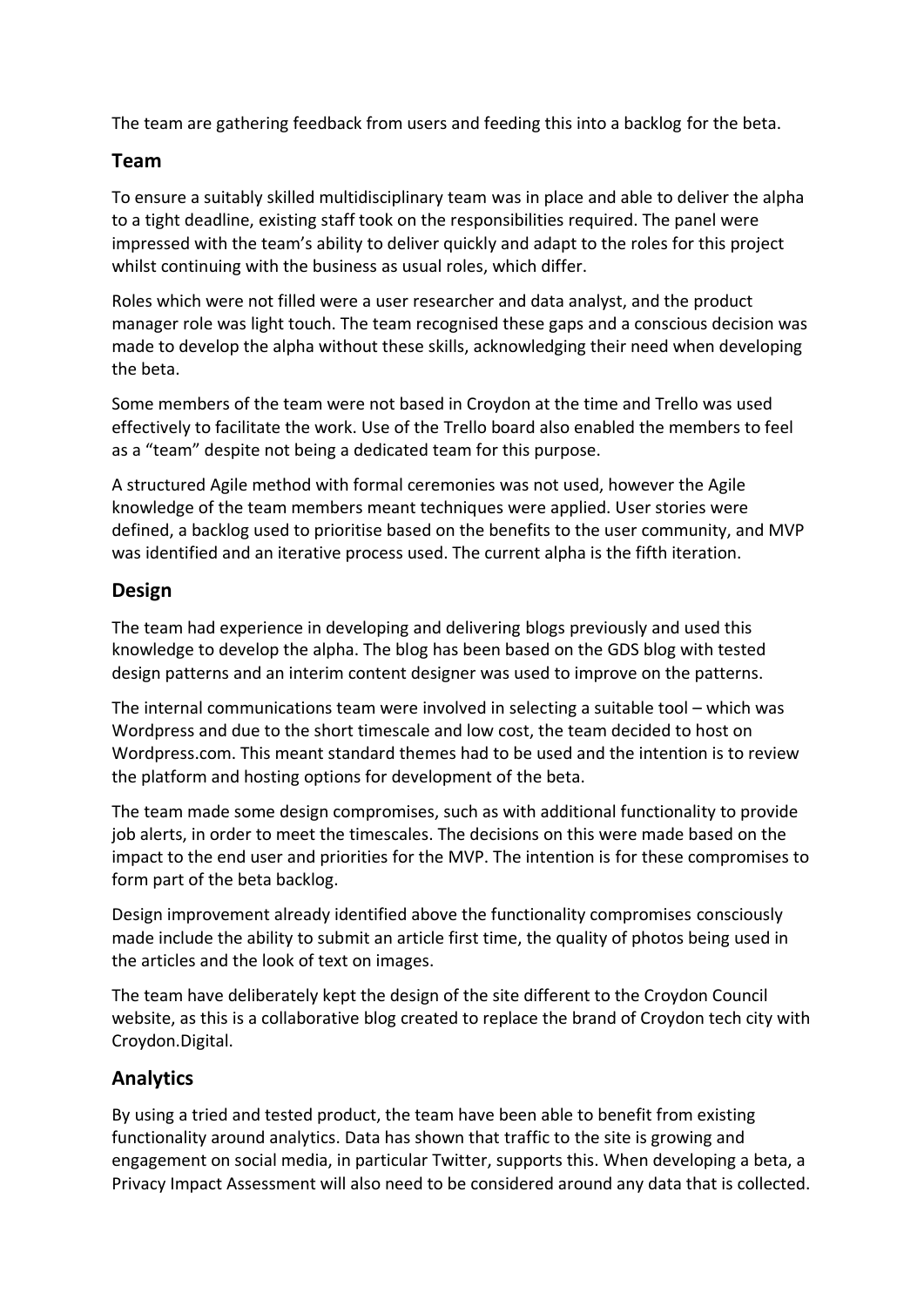The number of internal users creating blog posts has been increasing and engagement with the team successful. Going forward, plans will need to be in place to set goals based on the data gathered in alpha and monitor regularly.

### **Update – beta**

## **It is a fantastic new iteration of the blog and the team had prepared an excellent presentation taking us through all the research and improvements.**

New Features include

- Tagging
- New events with maps
- Different types of posts job, event means no relying on plug ins means you can make search better too

Improvements include

- Content wasn't clear on dates of events added a tag which is coded labels the post as a past event
- Tile layout based on user research, assures that a range of different types of posts are on the front page
- Contributors didn't like having to make a wordpress account. Also needed guidance to do sonow a login.
- Set up of ability to contribute really well thought out summary then link to blog post
- Jobs and Events able to enter all details & improved posting process; link to Google maps for location of event
- Get in touch was unclear on alpha instead now contributing and a separate contact us at the bottom
- Good authorising process
- Accessibility improvements
- Planned ahead with colour themes if needed a more corporate blog can use it to create template easily
- New hosting platform (to Azure from wordpress.com) with more 'out of the box' functionality and better tools

Blogpost requests to go through to Digital design team not just Angie –who can push through workflow - \*NB – Need to ensure that DDT trained Iterated the guidelines

Tool used was reevaluated

Restricted to standard themes cos wordpress.com - now hosting our own site - size of site wordpress made sense, get up and runing quickly faster than Drupal, good plugins like restricting amount of login attempts, would have lost existing subcribers. But can reduce overall number. Dxw have an advisory code scanning tool

Paas - azure take hold of scaling , analytics etc , which means we can focus on application. Can add other sites quickly using same mysql database, allows adding new sites easily.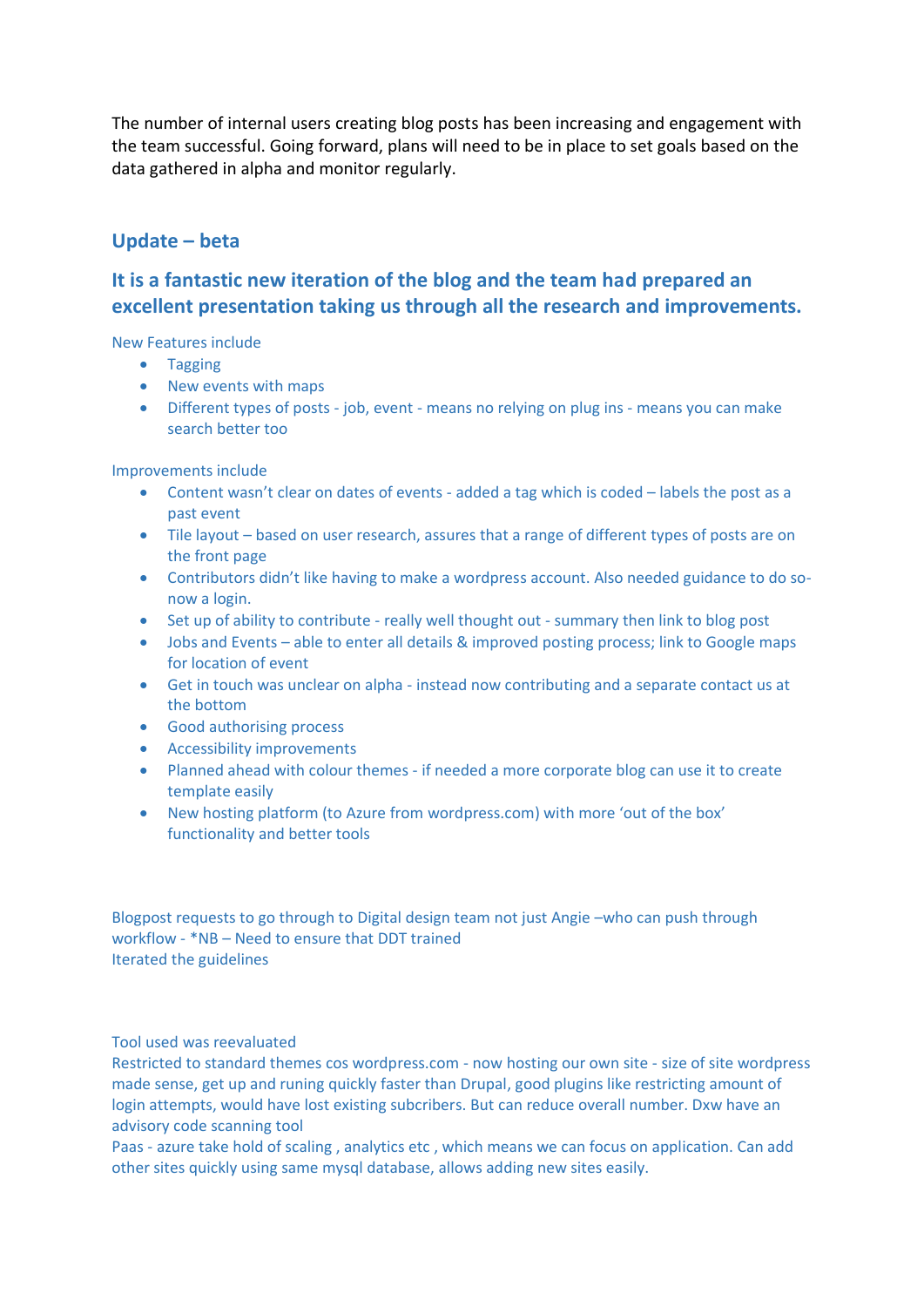# **Recommendations**

#### **Next steps**

To build the beta, a dedicated multidisciplinary team will be set up. The team must ensure:

- Formal Agile techniques are used
- The gaps identified in alpha form part of the beta backlog
- The tool used is re-evaluated
- Formal user research and UAT is carried out

# **Digital Service Standard Points**

| Poi<br>nt | <b>Description</b>                                                                                                                                                                                                                                                                  | Alpha<br><b>Result</b>  |
|-----------|-------------------------------------------------------------------------------------------------------------------------------------------------------------------------------------------------------------------------------------------------------------------------------------|-------------------------|
| 1         | <b>Understanding user needs</b><br>Beta follow up - great understanding of user needs - identified a user base of<br>primary and secondary users. Key findings clearly presented.                                                                                                   | Partially<br>met<br>Met |
| 2         | Do ongoing user research<br>Tested design visuals first, then again once site was developed. Further<br>research when live planned as part of Corporate delivery team with product<br>Manager to ensure this happens. Research included preference for dark or<br>light background. | Partially<br>met<br>Met |
| 3         | Have a multidisciplinary team                                                                                                                                                                                                                                                       | Met                     |
| 4         | Use agile methods                                                                                                                                                                                                                                                                   | Met                     |
| 5         | <b>Iterate and improve frequently</b>                                                                                                                                                                                                                                               | Met                     |
| 6         | <b>Evaluate tools and systems</b>                                                                                                                                                                                                                                                   | Met                     |
| 7         | Understand security and privacy issues                                                                                                                                                                                                                                              | Met                     |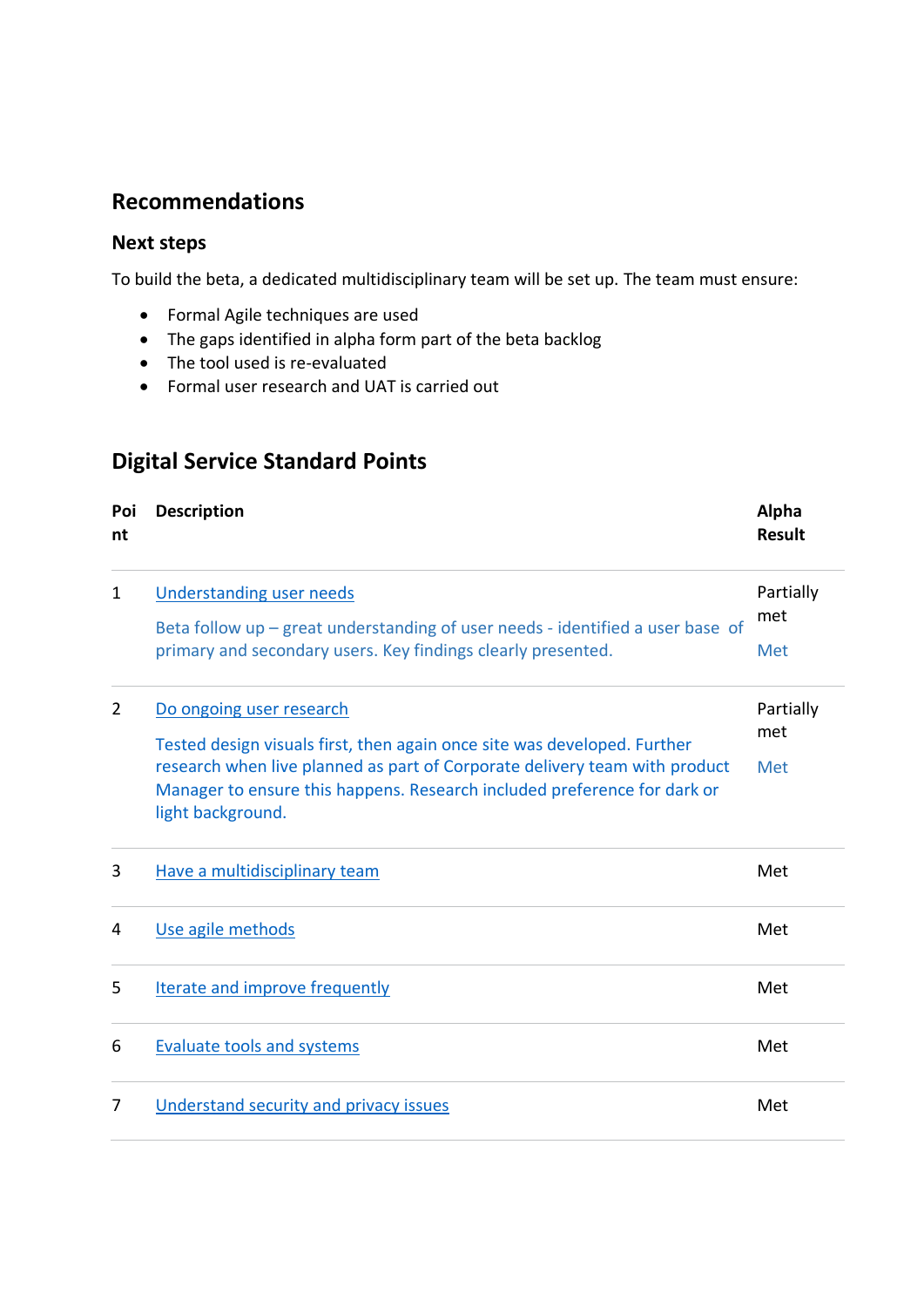| Poi<br>nt | <b>Description</b>                                                                                                                                                                                                                                                                                                                                    | Alpha<br><b>Result</b> |
|-----------|-------------------------------------------------------------------------------------------------------------------------------------------------------------------------------------------------------------------------------------------------------------------------------------------------------------------------------------------------------|------------------------|
| 8         | Make all new source code open                                                                                                                                                                                                                                                                                                                         | N/A                    |
| 9         | Use open standards and common platforms                                                                                                                                                                                                                                                                                                               | Met                    |
| 10        | Test the end-to-end service                                                                                                                                                                                                                                                                                                                           | Not met                |
|           | Components tested, and admin workflow. Testing included accessibilty. More testing<br>planned.                                                                                                                                                                                                                                                        | Partially<br>Met       |
| 11        | Make a plan for being offline                                                                                                                                                                                                                                                                                                                         | Met                    |
| 12        | Make sure users succeed first time                                                                                                                                                                                                                                                                                                                    | Not met                |
|           | A lot of user research has informed the build. Research with users testing different<br>scenarios e.g. "you want to add a blogpost" is in the backlog.                                                                                                                                                                                                | Partially<br>met       |
| 13        | Make the user experience consistent with Croydon.gov.uk                                                                                                                                                                                                                                                                                               | Met                    |
| 14        | <b>Encourage everyone to use the digital service</b>                                                                                                                                                                                                                                                                                                  | Met                    |
| 15        | Collect performance data                                                                                                                                                                                                                                                                                                                              | Partially<br>Met       |
|           | Created KPIs based on vision<br>user satisfaction : reader and user<br>take-up: reader and user<br>$\bullet$<br>completion rate<br>community growth<br>Slightly limited - but google analytics has some wordpress connections. Could see<br>how many users.<br>Google analytics to wordpress search terms shown<br>Stats collated on users, reach etc | Met                    |
| 16        | <b>Identify performance indicators</b>                                                                                                                                                                                                                                                                                                                | Not Met                |
|           | <b>6 KPIs identified</b><br>Make sure KPIs are implemented - that when live this plan is enacted, and people<br>assigned the work<br>Got new workflow built into back end with date ranges<br>Recommend that specific targets are agreed for the KPIs                                                                                                 |                        |
| 17        | Report performance data on the Performance Platform                                                                                                                                                                                                                                                                                                   | Not Met                |